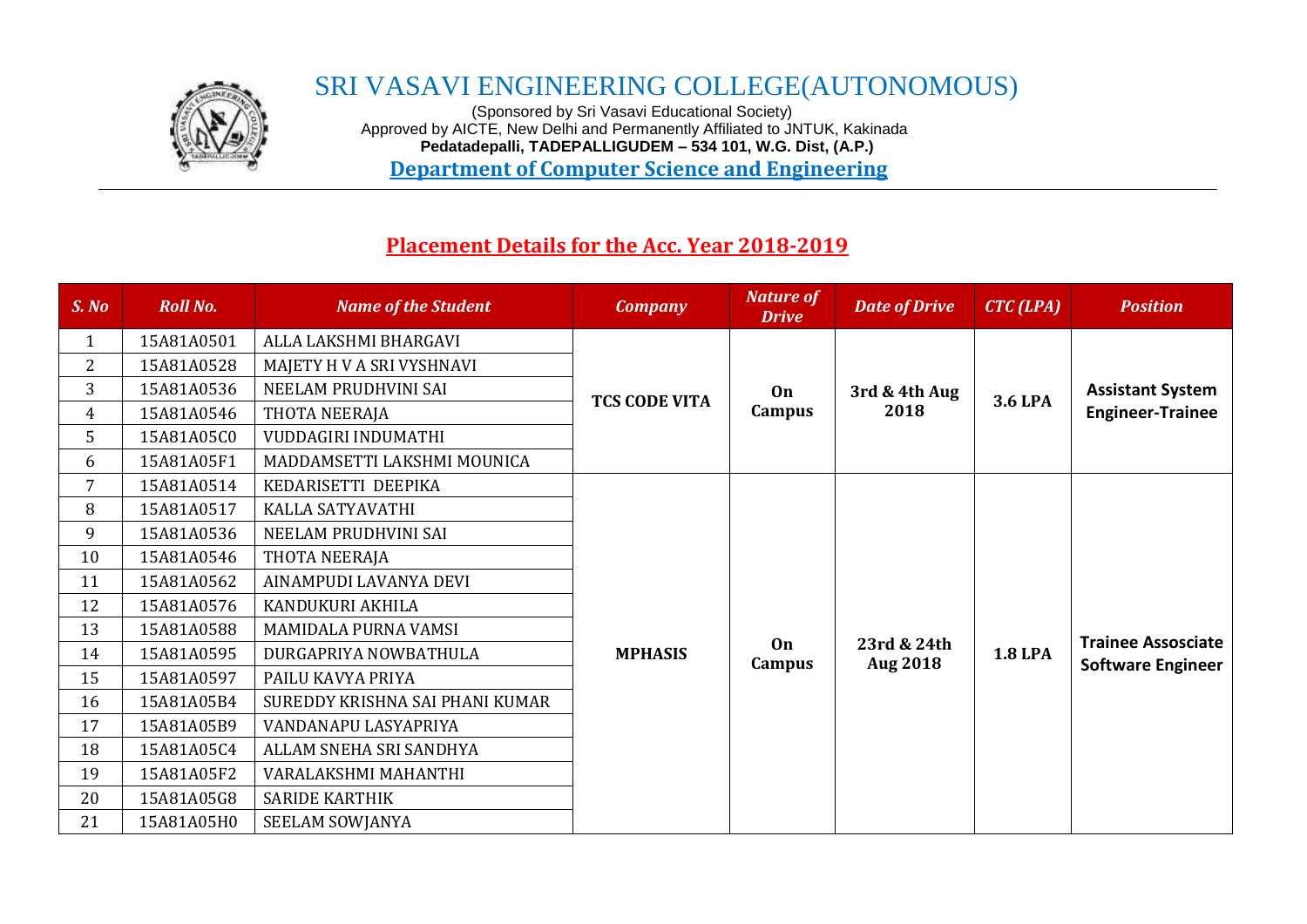| 22 | 15A81A0515 | KALAVALAPALLI BHASKAR GANESH    |                                             |                     |                                |                |                                                    |
|----|------------|---------------------------------|---------------------------------------------|---------------------|--------------------------------|----------------|----------------------------------------------------|
| 23 | 15A81A0526 | KOTHA SWATHI SRI SAI NAGA DURGA |                                             |                     |                                |                |                                                    |
| 24 | 15A81A0552 | VARANASI LAKSHMIMEGHANA         | L&T<br><b>TECHNOLOGY</b><br><b>SERVICES</b> |                     |                                |                |                                                    |
| 25 | 15A81A0555 | <b>VELIGATLA SHAMITHA</b>       |                                             |                     |                                |                |                                                    |
| 26 | 15A81A0565 | ATMAKURI SAI RUCHITHA           |                                             |                     |                                |                |                                                    |
| 27 | 15A81A0573 | <b>GONTLA LAKSHMI INDIRA</b>    |                                             |                     |                                |                |                                                    |
| 28 | 15A81A05A2 | PENDYALA DURGA SUNEETHA         |                                             |                     |                                |                |                                                    |
| 29 | 15A81A05A6 | SAMAYAMANTHULA J LAKSHMI SRI    |                                             |                     |                                |                |                                                    |
| 30 | 15A81A05C0 | VUDDAGIRI INDUMATHI             |                                             |                     |                                |                |                                                    |
| 31 | 15A81A05D1 | CHILUKURI LAKSHMI CHANDINI      |                                             | On<br><b>Campus</b> | 29th & 30th<br><b>Aug 2018</b> | <b>4.0 LPA</b> | Assosciate<br><b>Engineer</b>                      |
| 32 | 15A81A05D9 | <b>GRANDHI PRAGATHI RAO</b>     |                                             |                     |                                |                |                                                    |
| 33 | 15A81A05F1 | MADDAMSETTI LAKSHMI MOUNICA     |                                             |                     |                                |                |                                                    |
| 34 | 15A81A05F5 | MUSUNURU BALA KRISHNA           |                                             |                     |                                |                |                                                    |
| 35 | 15A81A05J5 | <b>DONE RESHMA DHAR</b>         |                                             |                     |                                |                |                                                    |
| 36 | 15A81A05K0 | KARRI CHIRANJEEVI SAI ISWARYA   |                                             |                     |                                |                |                                                    |
| 37 | 15A81A05L3 | MANGENA GIRI NAGA PAVAN KUMAR   |                                             |                     |                                |                |                                                    |
| 38 | 15A81A05M6 | POSINA SASANKA                  |                                             |                     |                                |                |                                                    |
| 39 | 15A81A05M8 | SAJJA SAI KUMAR                 |                                             |                     |                                |                |                                                    |
| 40 | 16A85A0503 | KAVALA SAI RAMESH               |                                             |                     |                                |                |                                                    |
| 41 | 15A81A0510 | <b>GARLAPATI NAVYA</b>          |                                             |                     |                                |                |                                                    |
| 42 | 15A81A0547 | TUMMALAPALLI SUPRIYA            |                                             |                     |                                |                |                                                    |
| 43 | 15A81A0554 | <b>V.VINEELA</b>                |                                             |                     |                                |                |                                                    |
| 44 | 15A81A0555 | VELIGATLA SHAMITHA              |                                             |                     |                                |                |                                                    |
| 45 | 15A81A0565 | ATMAKURI SAI RUCHITHA           |                                             |                     |                                |                |                                                    |
| 46 | 15A81A0595 | DURGAPRIYA NOWBATHULA           |                                             | <b>Off</b>          |                                |                |                                                    |
| 47 | 15A81A0596 | PADMANABHUNI MANIDEEP           | <b>TCS NINJA</b>                            | Campus              | 2nd & 3rd Sept<br>2018         | 3.5 LPA        | <b>Assistant System</b><br><b>Engineer-Trainee</b> |
| 48 | 15A81A0597 | PAILU KAVYA PRIYA               |                                             |                     |                                |                |                                                    |
| 49 | 15A81A05A1 | PATCHIPULUSU A L SOWMYA SRI     |                                             |                     |                                |                |                                                    |
| 50 | 15A81A05D7 | <b>G.HEMALATHA</b>              |                                             |                     |                                |                |                                                    |
| 51 | 15A81A05G2 | YAMUNA PANCHADI                 |                                             |                     |                                |                |                                                    |
| 52 | 15A81A05I0 | Y.BHANUPRIYA                    |                                             |                     |                                |                |                                                    |
| 53 | 15A81A05K9 | KUSAM VENKATA ALEKHYA           |                                             |                     |                                |                |                                                    |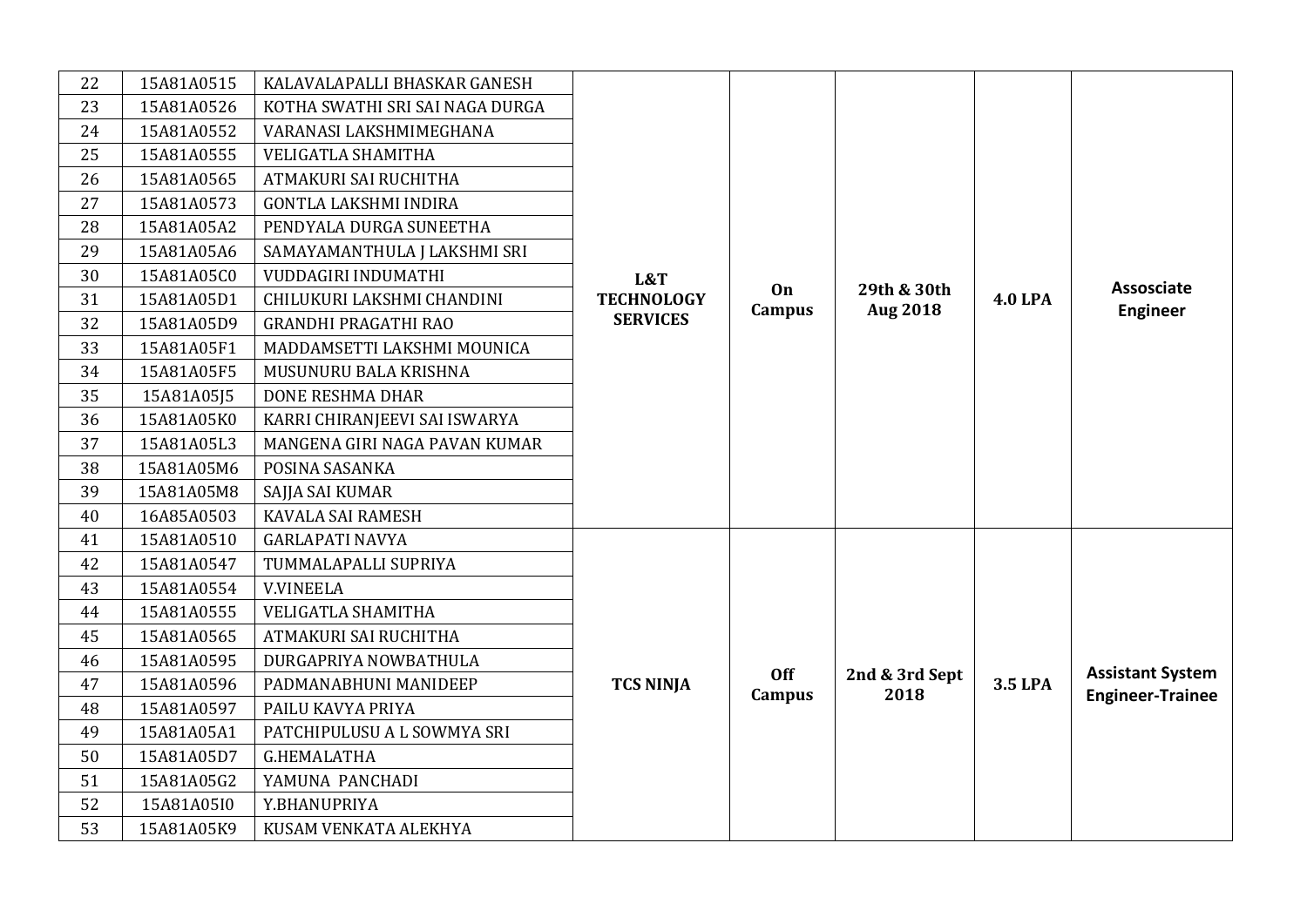| 54 | 15A81A05M0 | <b>NARRA MOUNIKA</b>             |                                                                      |                     |          |                |                                        |
|----|------------|----------------------------------|----------------------------------------------------------------------|---------------------|----------|----------------|----------------------------------------|
| 55 | 15A81A0525 | KOTHA NALINI VENKATA LAKSHMI     | <b>EFFTRONICS</b><br><b>SYSTEMS</b><br>PVT. LTD.,                    | On<br><b>Campus</b> | 17/09/18 | $3 - 7$ LPA    | <b>R&amp;D</b> Engineer                |
| 56 | 15A81A0538 | TARUN KUMAR POLAVARAPU           | <b>PROTOTECH</b><br><b>SOLUTIONS</b>                                 | On<br><b>Campus</b> | 21/09/18 | 2.80 LPA       | Intern - Member<br>of Technical Staff  |
| 57 | 15A81A0518 | KANDRU NAGA MOUNIKA              |                                                                      |                     |          |                |                                        |
| 58 | 15A81A0550 | VANNEMREDDY RAMA LAKSHMI         |                                                                      |                     |          |                |                                        |
| 59 | 15A81A0578 | KATHARI SAI JOSHITHA             | <b>OPSRAMP PVT.</b>                                                  | On                  | 05/10/18 | <b>3.3 LPA</b> | <b>Software</b>                        |
| 60 | 15A81A0580 | <b>KODE SUBHASHINI</b>           | LTD.,                                                                | <b>Campus</b>       |          |                | <b>Developer</b>                       |
| 61 | 15A81A05F8 | NEKKANTI VYSHNAVI                |                                                                      |                     |          |                |                                        |
| 62 | 15A81A05K1 | KATTA VASAVI VIDYA SIREESHA      |                                                                      |                     |          |                |                                        |
| 63 | 15A81A0586 | MADUPALLI JAYANTH                | <b>SNOVASYS</b><br><b>SOFTWARE</b><br><b>SOLUTIONS PVT.</b><br>LTD., | On<br><b>Campus</b> | 12/10/18 | <b>3.4 LPA</b> | <b>Software Engineer</b>               |
| 64 | 15A81A0506 | CHALLA BALA SAI SRILEKHA         |                                                                      |                     |          |                | <b>Assosciate</b><br><b>Consultant</b> |
| 65 | 15A81A0510 | <b>GARLAPATI NAVYA</b>           |                                                                      |                     |          |                |                                        |
| 66 | 15A81A0518 | KANDRU NAGA MOUNIKA              |                                                                      |                     |          |                |                                        |
| 67 | 15A81A0519 | KANKATALA LAKSHMI VINEELA        |                                                                      |                     |          |                |                                        |
| 68 | 15A81A0527 | L INDIRA PRAVALLIKA              |                                                                      |                     |          | <b>3.0 LPA</b> |                                        |
| 69 | 15A81A0529 | MANEPALLI ANURUPADEVI            |                                                                      |                     |          |                |                                        |
| 70 | 15A81A0531 | LIKHITHA MATHI                   |                                                                      |                     |          |                |                                        |
| 71 | 15A81A0545 | TELAGAMSETTI SUPRIYA             | <b>SYNTEL</b>                                                        | <b>Off</b>          | 10/11/18 |                |                                        |
| 72 | 15A81A0558 | VIPPARTHI N K S MANJU SREE       |                                                                      | <b>Campus</b>       |          |                |                                        |
| 73 | 15A81A0569 | DAGGU VENKATA NAVEEN             |                                                                      |                     |          |                |                                        |
| 74 | 15A81A0573 | <b>GONTLA LAKSHMI INDIRA</b>     |                                                                      |                     |          |                |                                        |
| 75 | 15A81A0578 | KATARI SAI JOSHITHA              |                                                                      |                     |          |                |                                        |
| 76 | 15A81A0580 | <b>KODE SUBHASHINI</b>           |                                                                      |                     |          |                |                                        |
| 77 | 15A81A0599 | PALURI SRI HARIKA                |                                                                      |                     |          |                |                                        |
| 78 | 15A81A05A6 | <b>JHANSI L S SAMAYAMANTHULA</b> |                                                                      |                     |          |                |                                        |
| 79 | 15A81A05B1 | SRIPADA DIVYA SATYA SAI          |                                                                      |                     |          |                |                                        |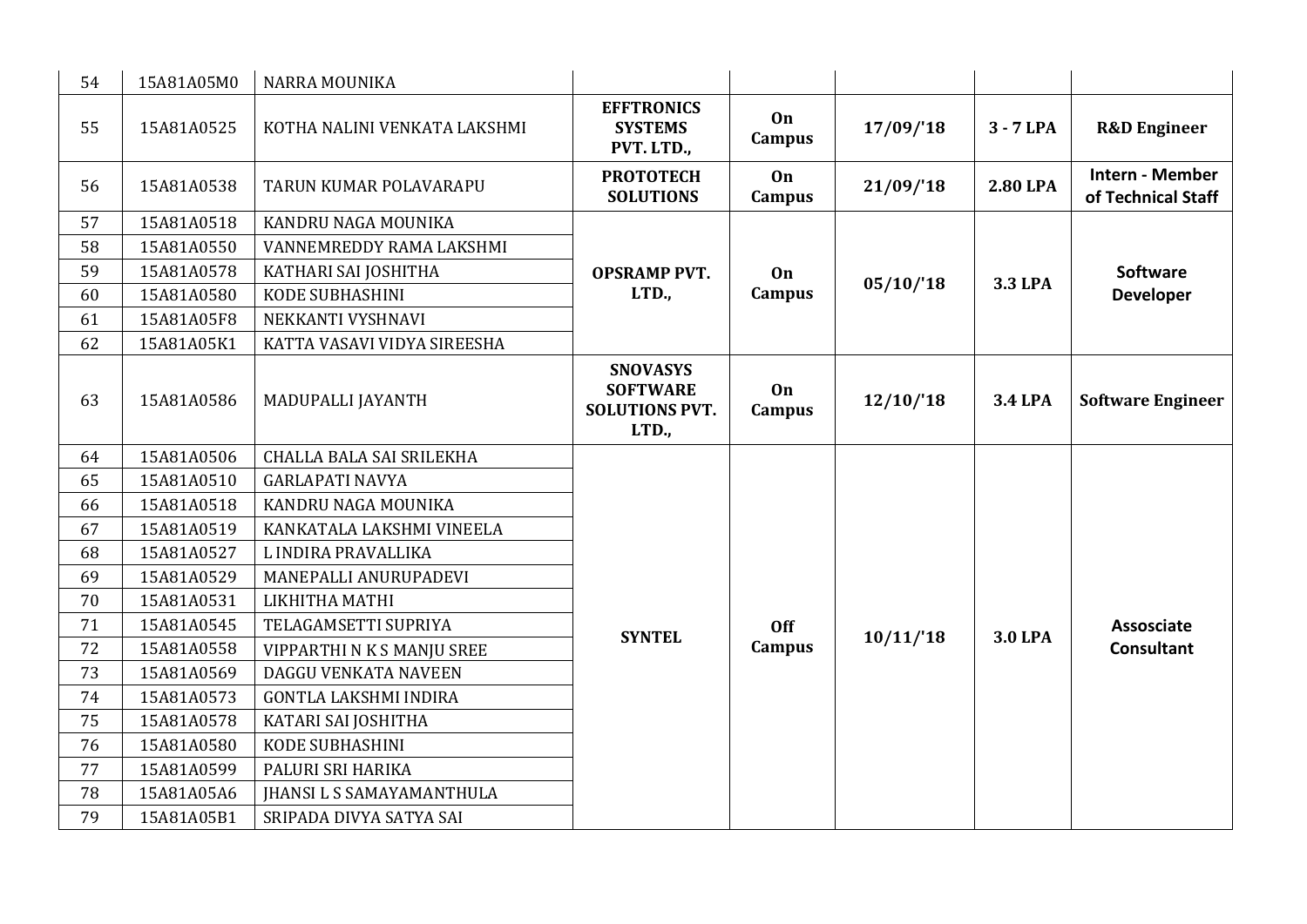| 80  | 15A81A05C3 | ALLA NAGAVALLI DEVI             |                   |               |          |                |                           |
|-----|------------|---------------------------------|-------------------|---------------|----------|----------------|---------------------------|
| 81  | 15A81A05C9 | BUDDANA SRAVYA TULASI           |                   |               |          |                |                           |
| 82  | 15A81A05F8 | NEKKANTI VYSHNAVI               |                   |               |          |                |                           |
| 83  | 15A81A05G8 | <b>SARIDE KARTHIK</b>           |                   |               |          |                |                           |
| 84  | 15A81A05I1 | ADDANKI DIVYA                   |                   |               |          |                |                           |
| 85  | 15A81A05K0 | KARRI CHIRANJEEVI SAI ISWARYA   |                   |               |          |                |                           |
| 86  | 16A85A0508 | TAMMISETTI VIJAY SUNDAR         |                   |               |          |                |                           |
| 87  | 15A81A0529 | MANEPALLI ANURUPADEVI           |                   |               |          |                |                           |
| 88  | 15A81A0550 | VANNEMREDDY RAMA LAKSHMI        | <b>VAYA GROUP</b> | On<br>Campus  | 12/11/18 | <b>2.4 LPA</b> | <b>Software Developer</b> |
| 89  | 15A81A05K1 | KATTA VASAVI VIDYA SIREESHA     |                   |               |          |                |                           |
| 90  | 15A81A0505 | CHALAMALASETTI JHANDINI         |                   |               |          |                |                           |
| 91  | 15A81A0528 | MAJETY H V A SRI VYSHNAVI       |                   |               |          | 3.50 LPA       | <b>Project Engineer</b>   |
| 92  | 15A81A0536 | NEELAM PRUDHVINI SAI            |                   |               |          |                |                           |
| 93  | 15A81A0540 | RALLAPALLI MOUNICA              |                   |               |          |                |                           |
| 94  | 15A81A0547 | TUMMALAPALLI SUPRIYA            |                   |               |          |                |                           |
| 95  | 15A81A0552 | VARANASI LAKSHMIMEGHANA         |                   |               |          |                |                           |
| 96  | 15A81A0562 | AINAMPUDI LAVANYA DEVI          |                   |               |          |                |                           |
| 97  | 15A81A0563 | ALETI J VENKATA GOPI MANIKANTA  |                   |               |          |                |                           |
| 98  | 15A81A0576 | <b>K.AKHILA</b>                 |                   |               |          |                |                           |
| 99  | 15A81A0580 | KODE SUBHASHINI                 |                   |               |          |                |                           |
| 100 | 15A81A0581 | KODI JYOTHIRMAI                 |                   | <b>Off</b>    |          |                |                           |
| 101 | 15A81A0595 | DURGAPRIYA NOWBATHULA           | <b>WIPRO</b>      | <b>Campus</b> | 16/11/18 |                |                           |
| 102 | 15A81A05A2 | PENDYALA DURGA SUNEETHA         |                   |               |          |                |                           |
| 103 | 15A81A05B4 | SUREDDY KRISHNA SAI PHANI KUMAR |                   |               |          |                |                           |
| 104 | 15A81A05B6 | THANMAI SATYA SAI SRI LAKSHMI T |                   |               |          |                |                           |
| 105 | 15A81A05C0 | VUDDAGIRI INDUMATHI             |                   |               |          |                |                           |
| 106 | 15A81A05F1 | MADDAMSETTI LAKSHMI MOUNICA     |                   |               |          |                |                           |
| 107 | 15A81A05G2 | PANCHADI YAMUNA                 |                   |               |          |                |                           |
| 108 | 15A81A05K0 | KARRI CHIRANJEEVI SAI ISWARYA   |                   |               |          |                |                           |
| 109 | 15A81A05K1 | KATTA VASAVI VIDYA SIREESHA     |                   |               |          |                |                           |
| 110 | 15A81A05K6 | KORLEPARA L R SAI SWATHI SRI    |                   |               |          |                |                           |
| 111 | 15A81A05K8 | KURALLA NAGA LAKSHMI SUSMITHA   |                   |               |          |                |                           |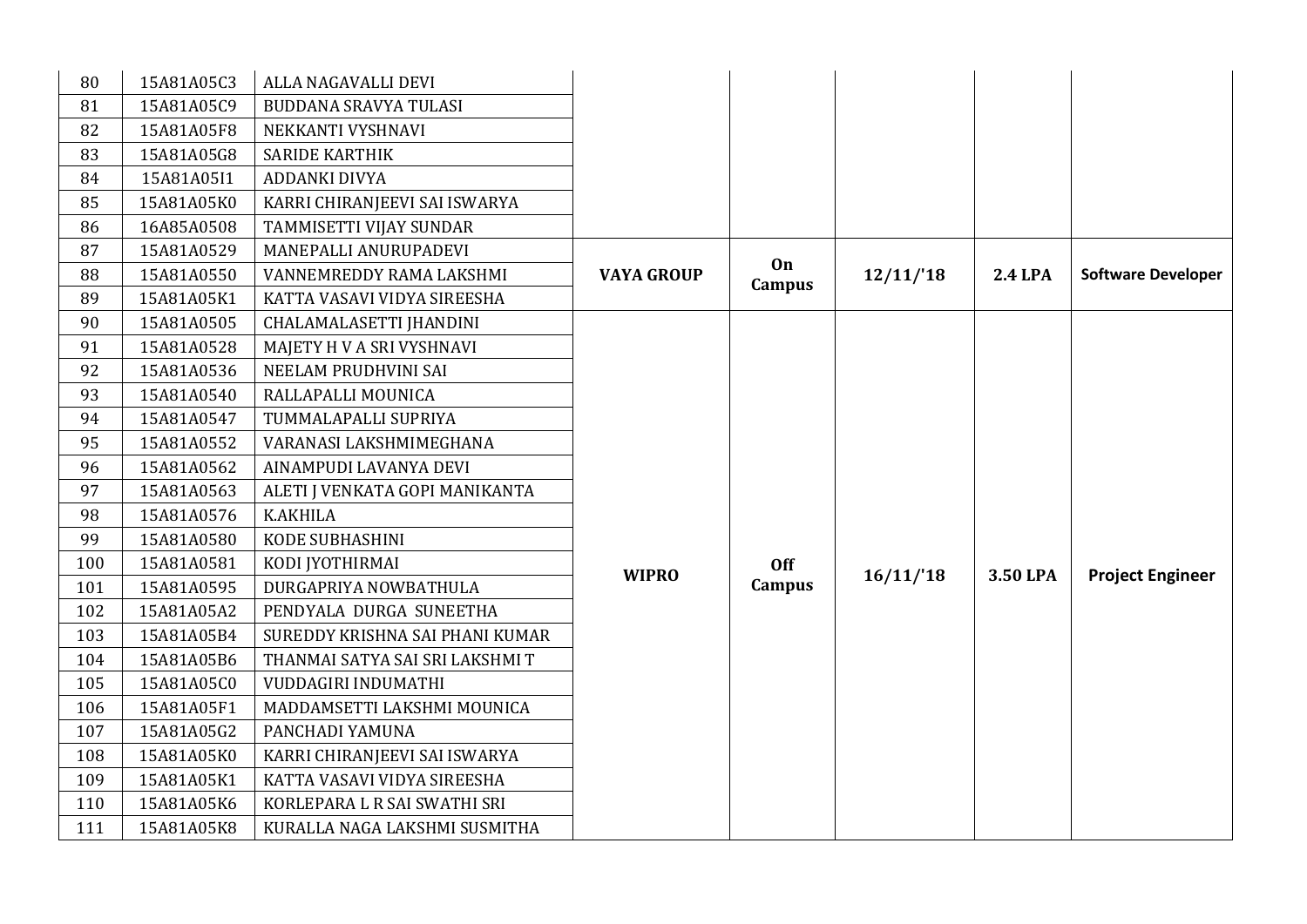| 112 | 15A81A0505 | CHALAMALASETTI JHANDINI                          | <b>MAGNAQUEST</b>                     | On                  | 19/11/18     | <b>3.0 LPA</b>       | <b>Software Engineer</b>   |
|-----|------------|--------------------------------------------------|---------------------------------------|---------------------|--------------|----------------------|----------------------------|
| 113 | 15A81A05E6 | KORLEPARA SAI LAKSHMI PRASANNA                   |                                       | <b>Campus</b>       |              |                      |                            |
| 114 | 15A81A0525 | KOTHA NALINI VENKATA LAKSHMI                     | <b>ZEN</b>                            | On                  | 30/11/18     | $3.5 - 5.00$         |                            |
|     |            |                                                  | <b>TECHNOLOGIES</b>                   | Campus              |              | <b>LPA</b>           | <b>Software Developer</b>  |
| 115 | 15A81A0525 | KOTHA NALINI VENKATA LAKSHMI                     |                                       |                     |              |                      |                            |
| 116 | 15A81A0580 | <b>KODE SUBHASHINI</b>                           |                                       |                     |              |                      |                            |
| 117 | 15A81A05C5 | ALLU RANI SRINIJA                                | <b>INFOSYS</b>                        | <b>Off</b>          | 21/12/18     | 3.60 LPA             | <b>Systems Engineer</b>    |
| 118 | 15A81A05E1 | <b>GULLAPUDI DHATRI SRI VINAYA</b>               |                                       | Campus              |              |                      |                            |
| 119 | 15A81A05F8 | NEKKANTI VYSHNAVI                                |                                       |                     |              |                      |                            |
| 120 | 15A81A05I1 | <b>ADDANKI DIVYA</b>                             |                                       |                     |              |                      |                            |
| 121 | 15A81A0563 | ALETI J VENKATA GOPI MANIKANTA                   |                                       |                     |              |                      |                            |
| 122 | 15A81A0594 | NANDURI NAGA VENKATA JAHNAVI                     | <b>CADDYCODE</b>                      | <b>On</b><br>Campus | 05/01/19     | 2.40 LPA             | <b>Trainee Engineer</b>    |
| 123 | 15A81A05K7 | KOTARU SOWJANYA                                  |                                       |                     |              |                      |                            |
| 124 | 15A81A0509 | EDADASULA PARVATHI                               |                                       |                     |              |                      |                            |
| 125 | 15A81A0530 | MANGENA LAKSHMI SUPRAJA                          | <b>CGI</b>                            | On                  | $21/01/19$ & | 3.30 LPA             |                            |
| 126 | 15A81A0543 | TAMMISETTI VIJAYALAKSHMI                         |                                       | Campus              | 23/01/19     |                      | <b>Software Engineer</b>   |
| 127 | 15A81A05E6 | KORLEPARA SAI LAKSHMI PRASANNA                   |                                       |                     |              |                      |                            |
| 128 | 15A81A0523 | KOMPELLA NAGASATYA PRAVALLIKA<br><b>RAMYASRI</b> |                                       |                     |              |                      |                            |
| 129 | 15A81A0532 | MEESALA BALA DURGA                               |                                       |                     |              |                      |                            |
| 130 | 15A81A0543 | TAMMISETTI VIJAYALAKSHMI                         |                                       |                     |              |                      |                            |
| 131 | 15A81A0575 | MRUDHULA SRI KAMMA                               |                                       |                     |              |                      |                            |
| 132 | 15A81A0579 | KIRALA RISHIKA RANI                              |                                       | Off                 |              |                      | <b>Software</b>            |
| 133 | 15A81A0589 | MARAGANI SRAVANI DURGA                           | <b>COGNIZANT</b>                      | Campus              | 26/01/19     | 3.38 LPA             | <b>Assosciate</b>          |
| 134 | 15A81A05C8 | BOMMA JAGRUTHI S V P DURGAMANI                   |                                       |                     |              |                      |                            |
| 135 | 15A81A05D4 | DAMARAJU N S K SINDHU PRIYA                      |                                       |                     |              |                      |                            |
| 136 | 15A81A05H3 | <b>TEKI KALYANI</b>                              |                                       |                     |              |                      |                            |
| 137 | 15A81A05J0 | CHELLANKI RAMYA SUDHA                            |                                       |                     |              |                      |                            |
| 138 | 15A81A05L4 | MOHAMMAD YASMIN                                  |                                       |                     |              |                      |                            |
| 139 | 15A81A05D4 | DAMARAJU N S K SINDHU PRIYA                      |                                       |                     |              |                      |                            |
| 140 | 15A81A05H1 | SHAIK IZAZ AHMAD                                 | <b>PENNANT</b><br><b>TECHNOLOGIES</b> | On                  | 16/02/19     | $1.80 -$<br>2.40 LPA | <b>Software Assosciate</b> |
| 141 | 15A81A05J4 | CHUNDURU NAGA PRATYUSHA                          |                                       | Campus              |              |                      |                            |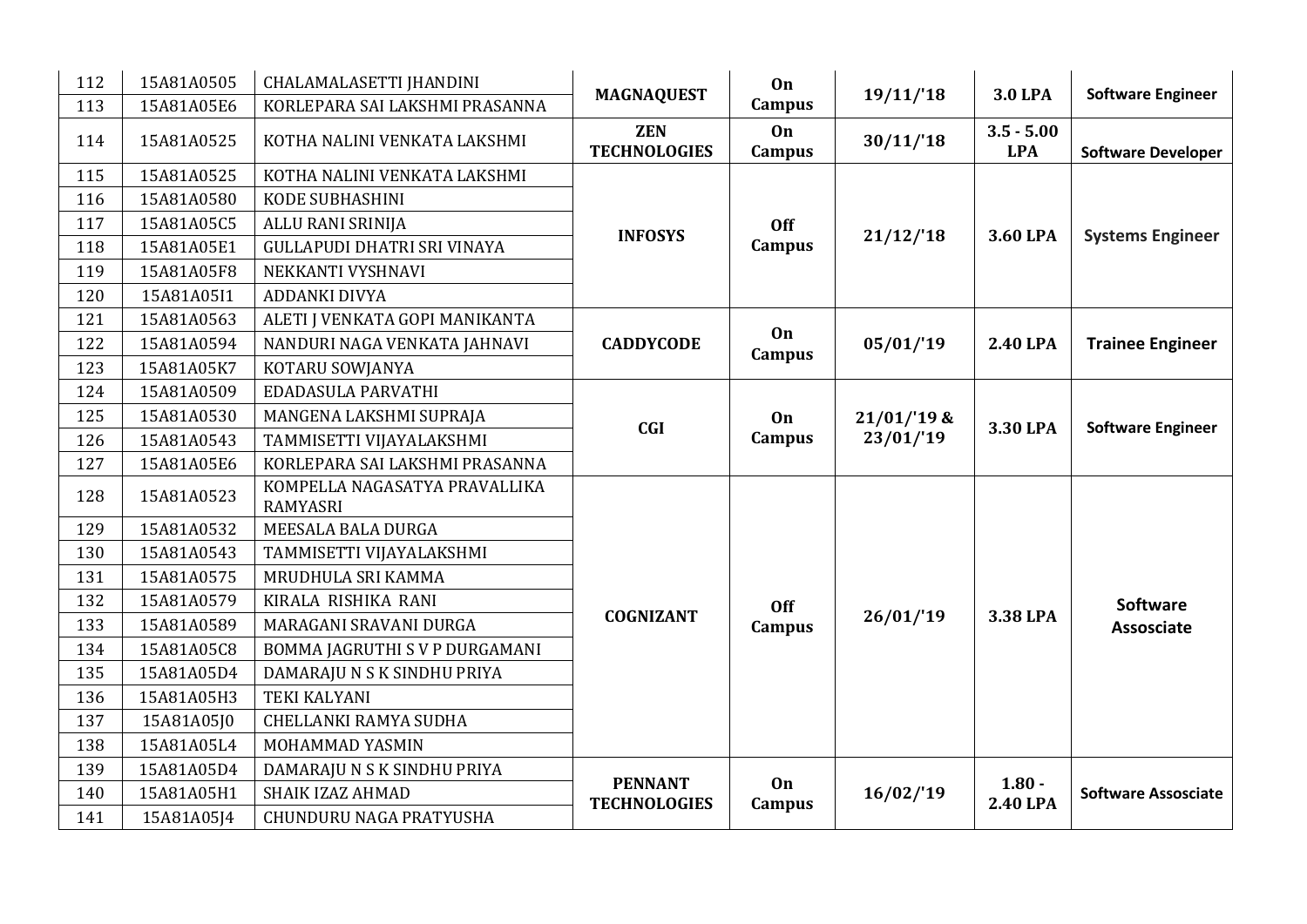| 142 | 15A81A0550 | VANNEMREDDY RAMA LAKSHMI            |                                                     |                     |          |                 |                                                          |
|-----|------------|-------------------------------------|-----------------------------------------------------|---------------------|----------|-----------------|----------------------------------------------------------|
| 143 | 15A81A0575 | MRUDHULA SRI KAMMA                  | <b>VIRTUSA</b>                                      | On                  |          | 3.30 LPA        | <b>Assosciate</b>                                        |
| 144 | 15A81A05F1 | MADDAMSETTI LAKSHMI MOUNICA         | <b>POLARIS</b>                                      | Campus              | 22/02/19 |                 | <b>Engineer</b>                                          |
| 145 | 15A81A05F2 | MAHANTHI VARA LAKSHMI               |                                                     |                     |          |                 |                                                          |
| 146 | 15A81A0541 | <b>SAREDDY SUPRIYA</b>              |                                                     |                     |          |                 |                                                          |
| 147 | 15A81A0564 | ANKAM MAHESH KUMAR                  |                                                     |                     |          |                 |                                                          |
| 148 | 15A81A0579 | KIRALA RISHIKARANI                  |                                                     |                     |          |                 |                                                          |
| 149 | 15A81A0587 | MALLABATHULA HEMA MOUNIKA           | <b>MIRACLE</b><br><b>SOFTWARE</b><br><b>On-Pool</b> |                     |          |                 |                                                          |
| 150 | 15A81A0589 | MARAGANI SRAVANI DURGA              |                                                     |                     |          |                 |                                                          |
| 151 | 15A81A05B2 | SRIRAM VENKATA SUBBA RAO            |                                                     |                     |          |                 |                                                          |
| 152 | 15A81A05B5 | TADURI SREERAMANI CHANDRIKA         |                                                     |                     | 07/03/19 | <b>1.80 LPA</b> | <b>Software Fresher</b>                                  |
| 153 | 15A81A05C6 | ANNAMREDDY YAGNA PRIYA KUMAR        | <b>SYSTEMS</b>                                      |                     |          |                 |                                                          |
| 154 | 15A81A05J0 | CHELLANKI RAMYA SUDHA               |                                                     |                     |          |                 |                                                          |
| 155 | 15A81A05K3 | KODUGANTI SREE SATYA<br>KANAKAVALLI |                                                     |                     |          |                 |                                                          |
| 156 | 15A81A05L6 | MUTYAM VASANTHALAKSHMI              |                                                     |                     |          |                 |                                                          |
| 157 | 15A81A05N4 | TAMMINA SAI DEEPIKA                 |                                                     |                     |          |                 |                                                          |
| 158 | 16A85A0505 | KOSURI SUVARNA RAJU                 |                                                     |                     |          |                 |                                                          |
| 159 | 15A81A05C2 | <b>AKULA ANU</b>                    | <b>TECH MAHINDRA</b>                                | On<br><b>Campus</b> |          | <b>1.80 LPA</b> | <b>Customer Support</b><br>- Non Voice<br><b>Process</b> |
| 160 | 15A81A0532 | MEESALA BALA DURGA                  |                                                     |                     |          |                 |                                                          |
| 161 | 15A81A0541 | <b>SAREDDY SUPRIYA</b>              |                                                     |                     |          |                 |                                                          |
| 162 | 15A81A0575 | KAMMA MRUDHULA SRI                  |                                                     |                     |          |                 |                                                          |
| 163 | 15A81A0589 | MARAGANI SRAVANI DURGA              |                                                     |                     |          |                 |                                                          |
| 164 | 15A81A0594 | NANDURI NAGA VENKATA JAHNAVI        |                                                     | <b>Off</b>          |          |                 | <b>Assosciate</b>                                        |
| 165 | 15A81A05A9 | <b>SATTI DURGA</b>                  | <b>SYNTEL</b>                                       | Campus              |          | <b>3.0 LPA</b>  | <b>Consultant</b>                                        |
| 166 | 15A81A05B3 | <b>SURAMPUDI VINAY</b>              |                                                     |                     |          |                 |                                                          |
| 167 | 15A81A05B8 | VALLIPALLI HANUMA NAGA SUSMITHA     |                                                     |                     |          |                 |                                                          |
| 168 | 15A81A05C8 | BOMMA JAGRUTHI S V P DURGA MANI     |                                                     |                     |          |                 |                                                          |
| 169 | 15A81A05E8 | KUNUKU VENKATA SASI KUMAR           |                                                     |                     |          |                 |                                                          |
| 170 | 15A81A05F6 | NADIMPALLI HEMA LAKSHMI BHAVANI     |                                                     |                     |          |                 |                                                          |